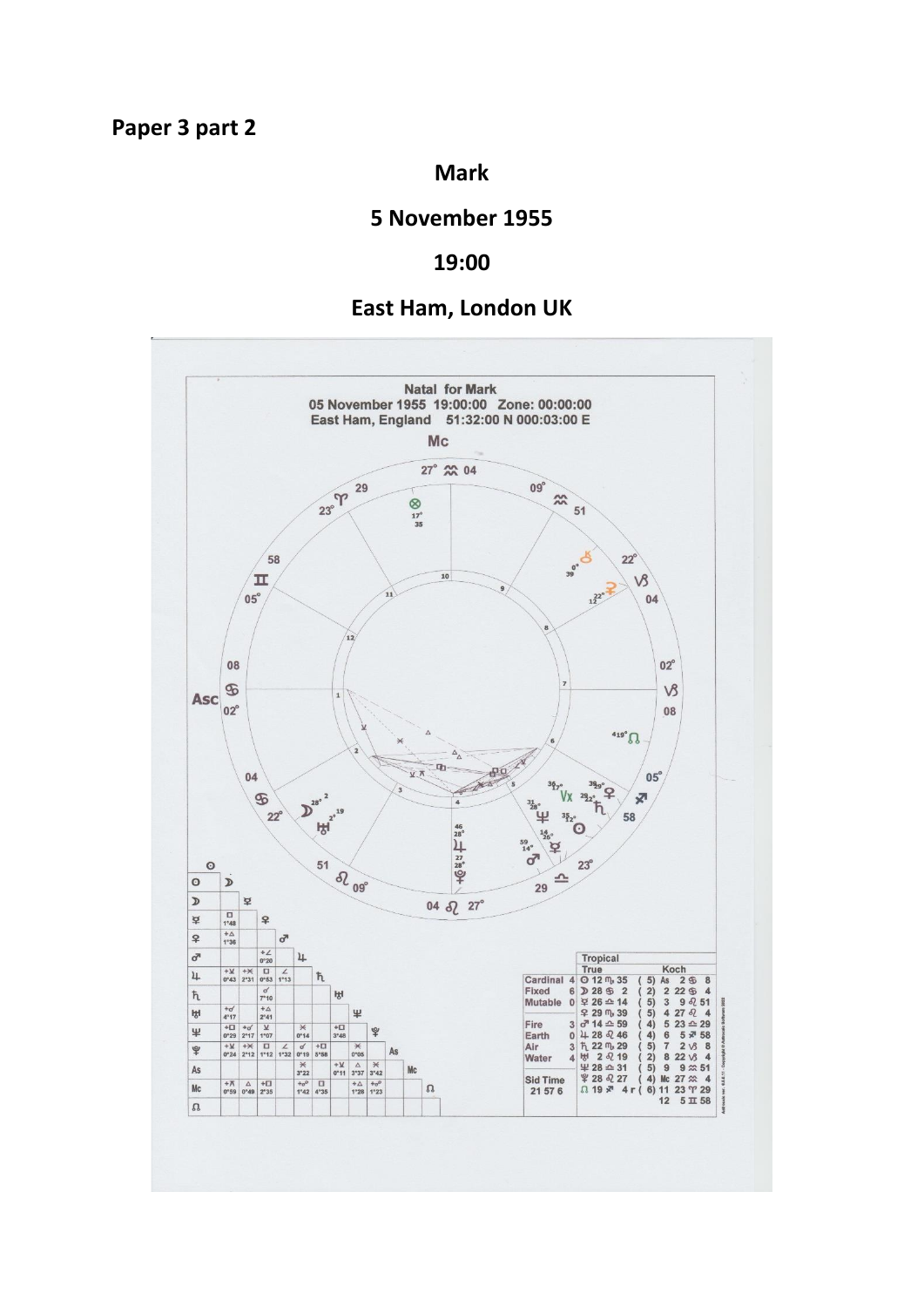Mark is this man's real name, not the one he used professionally throughout his career. He was born in London's Docklands to parents from old Dockland's families. His father worked as a warehouse clerk at the Royal Victoria Docks and his mother ran her own hairdressing salon on a local shopping parade. With two steady incomes, Mark's home life was much more comfortable than those of his school friends, many from families experiencing the consequences of changes brought about by extensive wartime bombing of the London Docks, and by the move towards container transport and the seaports. By the 1970s, unemployment in Docklands was high and rising exponentially.

Mark's parents, Shelley and Francis (who disliked being called Frank), were not obviously wellmatched. His mother was 10 years younger than Francis and an attractive, vivacious, fun-loving Leo, golden blonde through choice and the tricks of her trade. His father, a Scorpio, was slight, dark and closed. His range of affections did not extend far beyond Shelley and Mark. He thought a great deal, read the newspaper cover to cover each day and said little, although he was an acknowledged master of the one-line, conversation-stopping rejoinder.

'Well,' Shelley would say breezily to those offended by this, 'I ask people not to call him Frank, but they do and so he is.'

Francis never talked about his childhood and family. It was Shelley who told Mark that his grandfather had been a drunk and bully who made Francis's life hell for choosing the cissy job of a clerk rather than docker or lighterman.

In fact, it was their differences which drew his parents to each other in a very happy marriage. His mother relied upon his father's rock-like reliability, disciplined nature, and resistance to personal drama; his father relied upon his mother's ability to bring him out of himself. Mark recalls that they laughed a great deal together, and as a child, not really understanding what they were laughing about, he felt left out of what ordinarily was their close-knit team of three: Goldilocks and two of her three bears, as Shelley described them. The space for the third bear was never filled because his parents decided it was better that they keep money aside for Mark as he grew up.

So, Mark remained their only child. They lived in a neat, smart terraced house in one of Tower Hamlet's better streets, never with less than three cats, and had a life that did not change significantly in all the years he lived there. His father went to work Monday morning, then Tuesday through to Saturday morning. Monday afternoon was Mark's time to spend with Shelley whose salon was closed on Monday. On that day, each week, Shelley washed the net curtains and scrubbed the doorstep before he came home at lunchtime, and then together they did d-i-y jobs around the house which they both enjoyed. Mark went to school Monday to Friday and went to the salon with his mother on Saturday. Sunday was for outings and family visiting. Shelley had a large family living on the Thames's South bank where Mark had countless cousins. They never crossed the river to see Francis's brothers in Canning Town. Shelley had cast them all into Outer Darkness for what they had allowed her father-in-law to do to Francis.

For Mark, Saturday was the was the best day of the week. The salon was at peak busyness on a Saturday and at its epicentre was his ebullient, Leo mother. It was her brand of loyalty not to outshine her husband when she was out with him, but in the salon, she was in her element, offering hairdressing as performance art and therapy, involving all her customers in tea, biscuits, jokes, gales of laughter, and Christmas singsongs. She was loved by her clientele. On Saturdays, it was non-stop from 09:30 - 4:30. Every seat was filled, every sink in use and women having perms under every drier. At closing time, his father would come by in the car to collect them and the money from the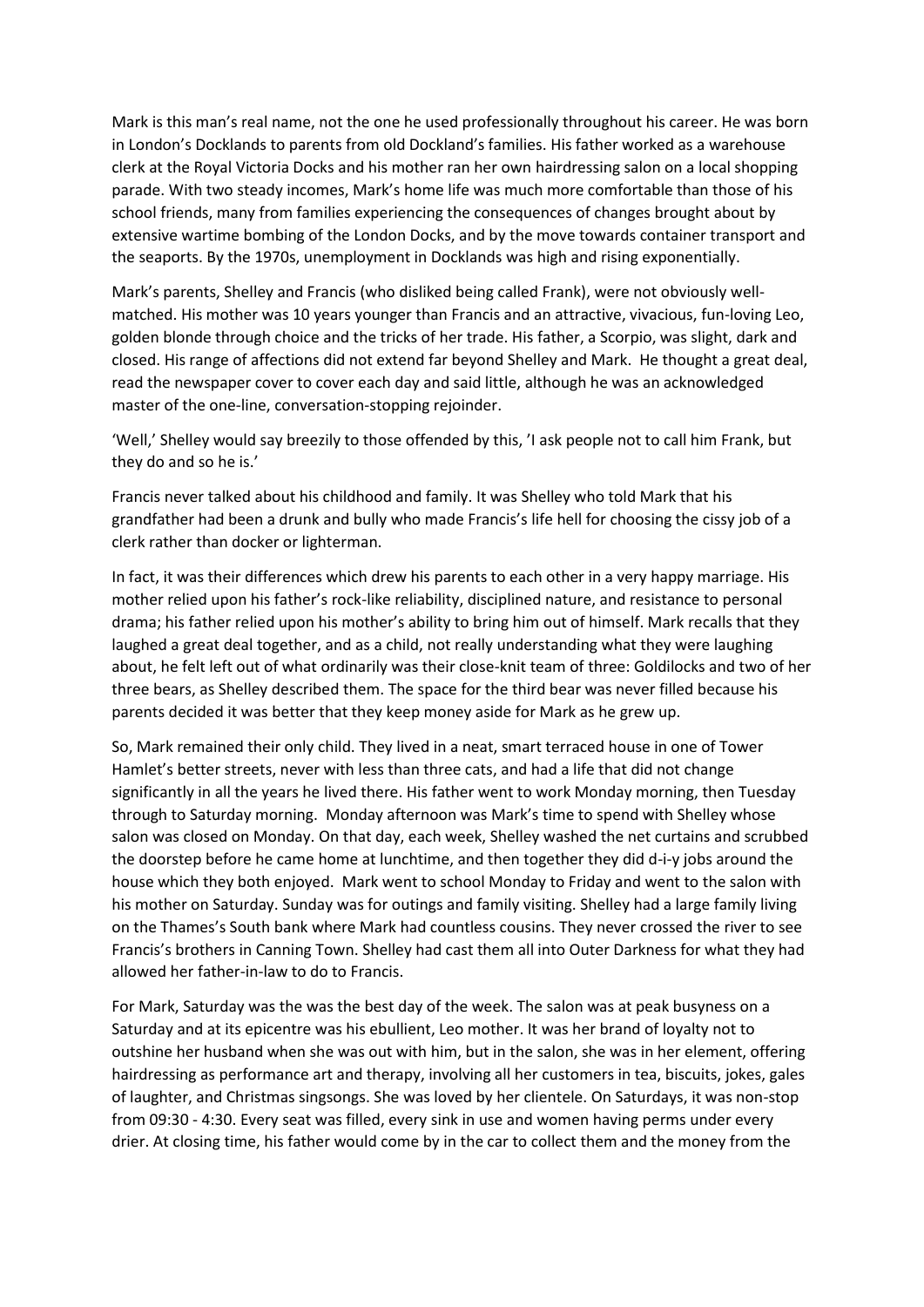safe, and settle up with his aunt Carole, also a hairdresser, who came to help out. Later, Carole's daughter, Lisa, became an apprentice at the salon.

Mark's job was to sweep up the trimmings, collect up the towels, and put them in the washing machine; run errands for women trapped under the dryers and talk to customers who had to wait for their appointment. When he was older, he was allowed to make tea for those having perms and serve it with biscuits on a tray with a doily. Shelley liked a bit of camp provided it was English. Mark learned early how to listen to women and make them feel heard. It became second nature to him.

Belonging to a different generation -- and with a different kind of father from Francis -- his cousin, Lisa, took a dim view of Francis turning up at closing time to collect their hard-earned the money. One day it burst out: 'Why, when we work so hard why does Uncle Francis come and hoover up all the money?' Mark said his mother looked at Lisa in astonishment. 'Why wouldn't he? Because he's good with figures and keeping books and I'm crap. I leave all money matters to Francis. Me and Mark want for nothing – and you and your mum get paid on the nail as well as keep all your tips. Comprendez?'

Mark got plenty of tips, but his mother's unconditional trust in her husband set an example to Mark that was cost to him dear when he and his partner Carl, split. Carl, who had always dealt with the banking because he, too, was good with figures and keeping books, one day cleared all the money out of their business account and disappeared for a new life in a new country with a new partner. But that was still some way in the future for the boy at school in Tower Hamlets where all his close friends were girls.

His circle included the best lookers in the school. During the lunch hour, he braided and trimmed their hair, shaped their eyebrows, and heard their confidences and confessions. They were tough girls with tough lives, but they trusted him as they did not trust many men, and their fierce loyalty protected him from the bullying of the boys. Cissy or not, no boys dared lay a finger on him because of what, collectively, twelve girls sitting on a lot of anger, would do to them.

Mark knew he had had a charmed life in the two bubbles of love and security which protected him, one at home and one at school, but he did not realise until he went into business how much he had to learn the hard way about life outside those bubbles. The first thing he had to learn was that opposites might attract physically but that rarely makes the kind of loving, respectful relationship which his parents had.

What he understood well from a very young age was that he would have to move on from the East End. Around him the streets were being flattened and rebuilt and he was haunted by the realization that everything that meant anything to him and his parents, was on borrowed time. All the Royal Docks, where his father, grandfather, uncles and great uncles on both sides of the family had worked all their lives, were scheduled to close in 1981. This happened to be the year that Francis was due to retire. His father would be there to, quite literally, turn out the warehouse's office lights.

The pubs, cinemas and dance/bingo halls were being bulldozed and replaced, when eventually they were replaced, by restaurants and wine bars for the office workers who had not yet arrived. The houses in which his parents had been born and raised were demolished, his mother's in a redevelopment programme and his father's in the Luftwaffe's bombing of the Docklands's refineries, which killed his grandfather at the same time. Shelley considered the bombing of the family house with his grandfather in it the one good thing Hitler did.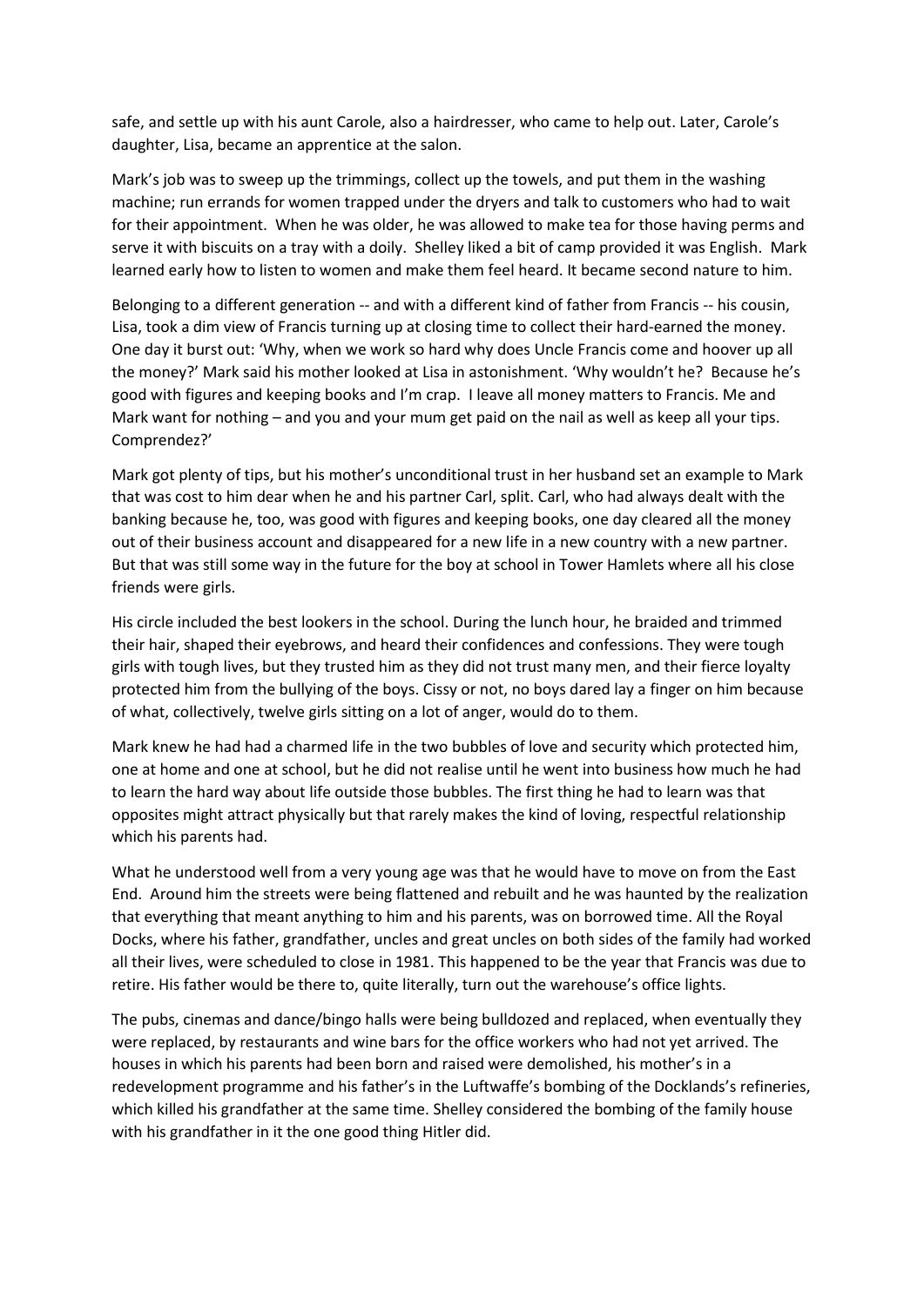To Mark, their destruction was vandalism, the worst in his view, being that done in peacetime, which stripped people of everything they cared about and which kept the community together. He knew what hardship his school friends with fathers either unemployed or facing imminent redundancy were suffering and what that brought with it. They often appeared at school on Monday morning with bruises, split lips, and smoldering anger. Then they learned that his mother's salon was scheduled to be demolished in 1977 as part of a road widening scheme. At the behest of whom? In the name of what? Everything he loved he would lose and there was nothing anyone from his world could do about it. They were powerless. Mark wanted to run from the evidence of this because it caused him such pain and cast a shadow over his life as he entered his teens. Only later did he realise the shadow was grief, and not just his own. He was picking it up out of atmosphere.

His parents were more philosophical, at least in their conversation in front of him. In her cheerful way, his mother would say things like: 'We have our memories. No one can take those away, and I have such good memories of life at home with my mum and sisters, and now with you and Dad.'

When Mark was 15, he and Francis were watching the demolition of the pub on the corner of their street which had been burned out by a fire the previous year. It was the occasion of one of his father's rare, unsolicited utterances. 'The only constant round here is change, and there's much here that's needed to go, attitudes, slums and people, and that includes many who drank in here.'

'Tina at school said the Krays used to come here. Her brother once had a drink with them.' Mark offered this tentatively. He knew his father despised the Kray twins who had recently been handed life sentences for murder. At his school, gangsters were figures of great glamour.

'I never saw them, but they may have done. It was the kind of place they liked - full of scammers and scumbags with a bent landlord, although it wasn't always like that.'

'Do you think he set it on fire?'

'Think? I know he did. I saw him with a can on the Commercial Road buying 5 litres of petrol, a couple of days before it went up in flames. Why does he need that when he gets his car filled up for free each week at Lockwoods?'

#### 'For the insurance money?'

'Or to destroy evidence. The Krays might be inside, but their scent is still out here, the stench of people who will kill their own kind to better themselves. It's a poison in a community like this that has yet to make a future for itself. Anyway, we don't need to talk about the Krays. There's too many people talking about them now and turning them into National Treasures.'

Cautiously, Mark ventured a little further. His father did not encourage personal narrative. 'Did you ever think of leaving here, Dad?'

On this occasion Francis surprised him. 'I never thought of anything else, but I had to get some money behind me first. That's what I was doing when the War came, and my job was made a reserved occupation. I couldn't get away then even by way of the army. The War changed everyone's lives and plans. I met your mother during the War, and she wasn't ever going to leave here, was she? She's got family in just about every street still standing south of Bow. So here I am now with a son I never expected to have, still around to watch the demolition of the pub in which I celebrated the night I got my first pay packet. And I don't regret a thing,' he said, noticing Mark's anxious face. 'Not a thing. But you need to go, Son. I'll have a small amount of money to give you to help you on your way.'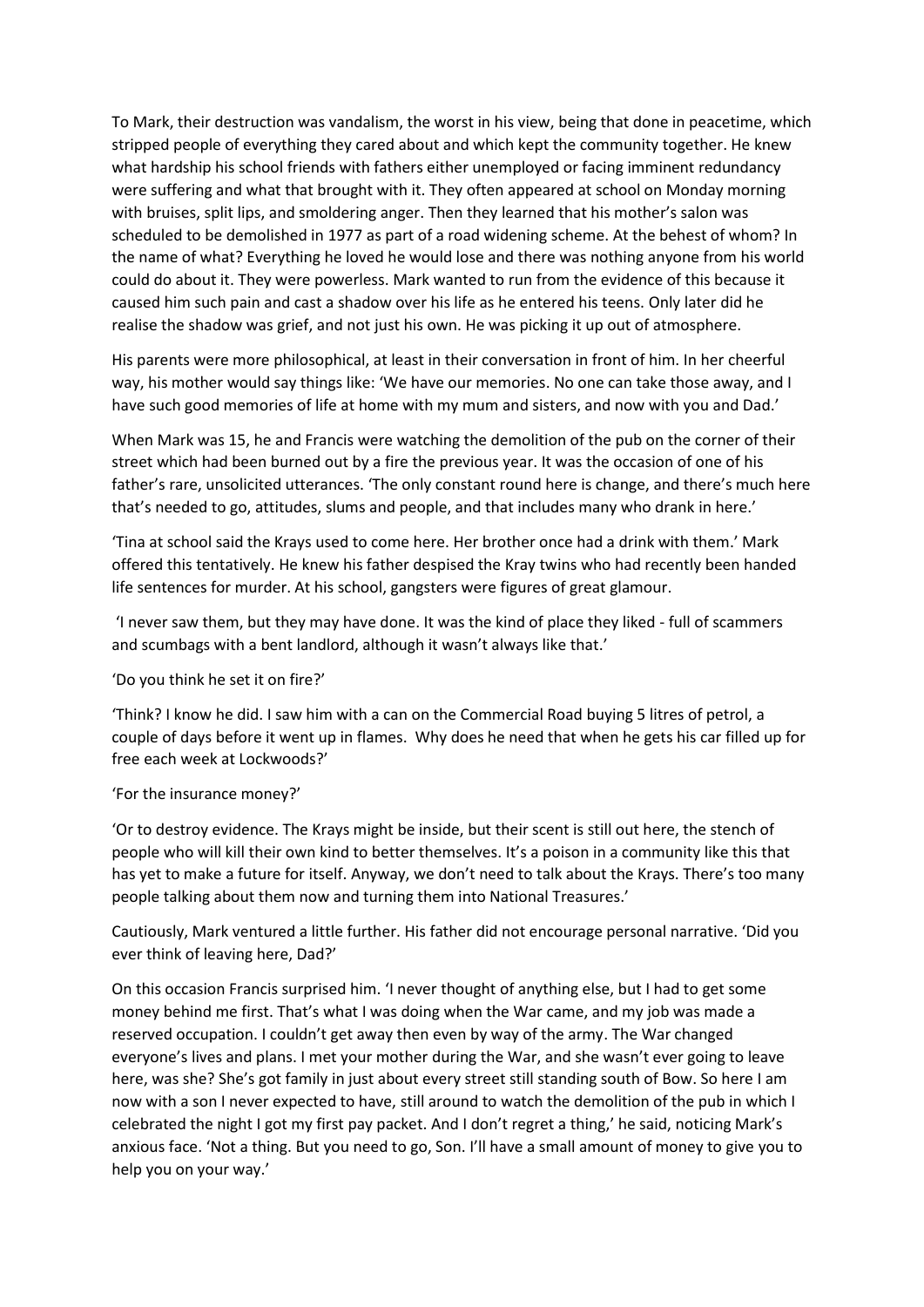'Thanks, Dad, but it's a big thing to get your head round when all your family and friends are here.'

'Well, it won't get any smaller. Go whilst you are young and still free.'

Later, when Mark was living in US and on a home on a visit to his parents, he and Francis went to view the construction of the new university on the sight of the Royal Albert Docks. Francis said again 'The only constant round here is change.' This time he shook his head and added 'There's nothing you can do about it, but you don't have to like it, and I don't.' What does a university offer to workers who've lost their livelihood? It's an insult.' It was to be the last time he saw his father.

When Mark left school, he did a hairdressing course at the local technical college. Francis had no issue with his only son being a women's hairdresser. He knew what money was in it. If his father realized, he was gay, he never said anything. Mark mentioned this once to his mother after his Francis had died.

'Well', said Shelley, sensibly, 'It's not like there was anything to negotiate, was there? Of course, he knew. There wasn't much got passed your father.'

#### 'Did he mind?

'Your father had his own mind. He didn't care what people thought, especially those round here. We agreed that it was far better to be your way than a caveman like the men in his family across the River.'

Mark left London for New York when he was 20, having completed a hairdressing training from which he graduated with distinction. He went on to win every competition he entered because a salon was a home away from home for him in which he felt relaxed and confident, and this helped his clients feel the same.

Doors just kept opening for him. After a period of working in two big-name West End salons, he, at last, escaped London when he was offered a job in Manhattan working for one of the major fashion houses, getting models' hair ready for the catwalk. He was only 21, but he already a reputation as a soother of over-wrought, skittish women, and he was in great demand.

He changed track professionally some years later when he met Carl who was another stylist, some years older than he. They moved to Los Angeles and opened an upmarket salon which was very successful over a period of 3 years and was still building when Carl left with all the money. Mark stayed on with very little to live on and tried to salvage something from the situation, but his heart was no longer in it. He preferred working with a partner.

He was upset and his pride was dented by Carl's defection, but it did not cut him as deeply as he expected it would, because nothing about his life in the US felt like real life. He had left that behind in England, because he assumed that was the best way to prevent more blows on the bruise.

His father died suddenly in the late 1980s and he returned to England for the funeral. It was a bleak time for him because he had loved his father, deeply if undemonstratively. He would have stayed on if he had felt needed, but Lisa was now in charge. She had found a flat in a rather upmarket new block by the waterside which Shelley and Lisa's mum, also a widow, could afford if they sold their two properties. His mother agreed with alacrity. She was still a comparatively young woman but had no intention of re-marrying. No one could replace Francis. She had her memories to enjoy, and she would appreciate a nice view of the Riverside, 'where she could watch the sun go down and think of him and all the good times they had had.'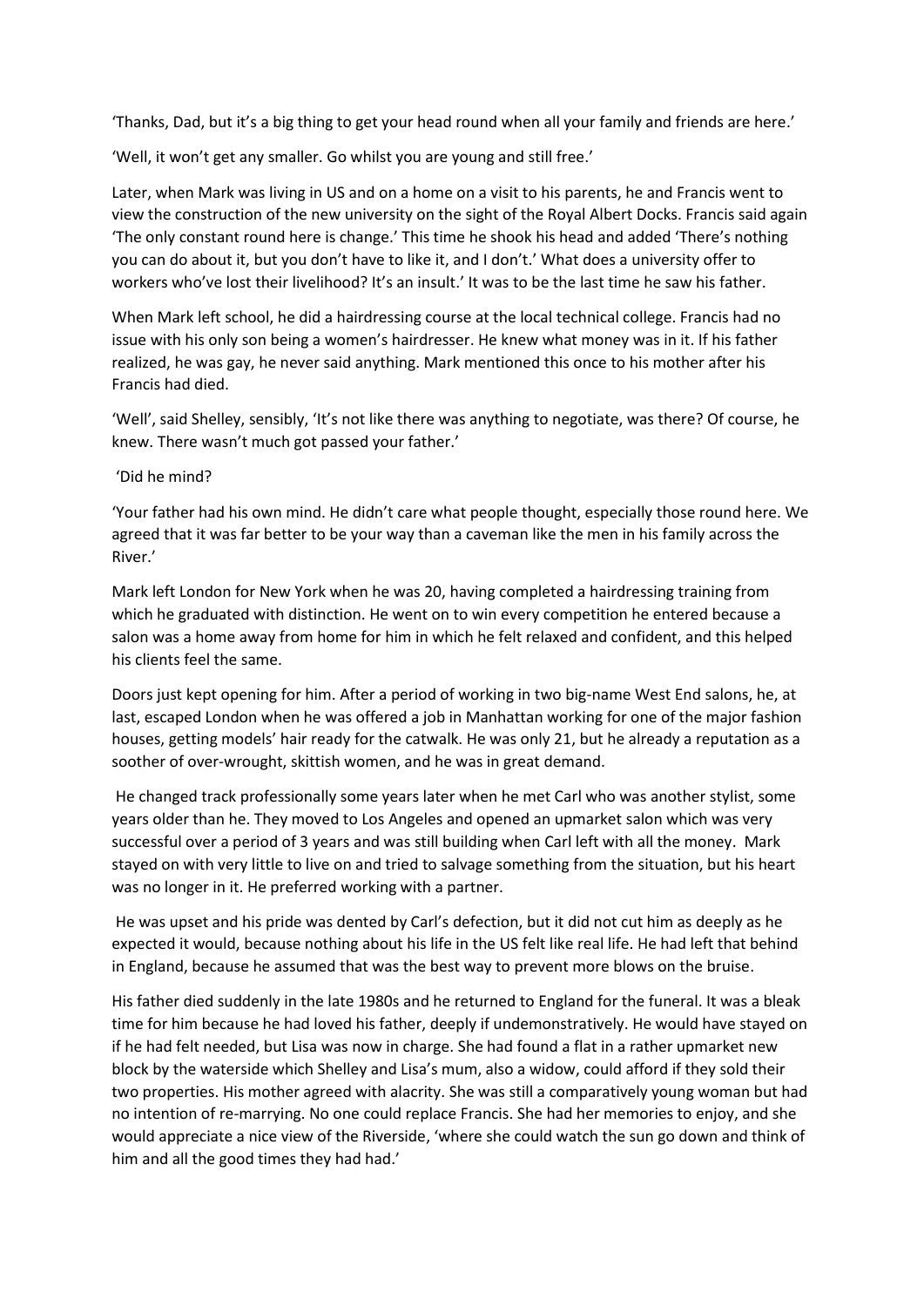After that, the family home was sold very quickly. Mark felt as if more ground was being cut from under his feet. And so, he returned to Los Angeles.

His next business partner was a female friend who became his wife, but they were never more than friends and business partners. Both had affairs, both dated men. Stephanie was a very astute entrepreneur who quickly developed a range of natural, cruelty-free, hair products at just the right time.

For twenty years, Mark was more a well-being guru than hairdresser, and a did a lot of magazine and TV interviews in support of their products and a better quality of life. They were very well received. He and Stephanie made a name for themselves and a fortune, but when it came to a split because Stephanie wanted a proper marriage 'before she was too old to enjoy it', they sold the company. Mark was entitled only to a proportional share of the capital which he had had to put into the company at its formation and which after the Carl defection had been very little. The bulk had come from Stephanie.

They parted friends and he walked away, back to New York with a good sum of money, but what he was leaving behind represented 80 percent of the fortune they had made together. Once again, he had lost out. Mark tried not to be sour about it because, after all, it was what he and she had agreed at the outset, and now he had his freedom . . . if he could find anything to do with it.

He seriously considered returning to England at this point but then he met Paul. Paul made documentaries and expensive promotional videos for celebrities who wanted to improve their image by being filmed doing good works. Paul was some years younger than Mark but had a maturity and sobriety which Mark found deeply attractive. Paul had his father's dislike of personal drama, a quality which he had come to realise was both unknown and unappreciated in Los Angeles. In fact, there was much about Paul which reminded Mark of his father, including the ability to hear a thing out without interrupting and then deliver a minimally worded response which shut down the issue for all time. He did so on the occasion when Mark was expressing concern about the fact that he really did not have the kind of financial resources to be living in upper Manhattan as Paul was proposing.

Paul heard him out and then said, 'I didn't invite you to live with me so that you can share the bills. I can pay those myself and have done so for the past 10 years. I asked you because I love you – except when you start up with this kind of anal English stuff.'

So, Mark moved in with Paul and his two Pomeranians, Claudia and Christophe, which, having no other work, he walked every day in Central Park. He certainly saw more of them than he did of Paul who was always travelling. But the relationship was good. Neither had any doubts about the other's fidelity, and Claudia and Christophe no longer had to be walked by professional dog walkers 'at \$200 a poop.' They were comfortable with each other, but Mark, increasingly, was not comfortable with himself.

When he returned to New York, he felt he had had it with fashion and glamour; then he began to feel felt he had had it with New York as well.

At about that time, his mother died of the heart condition which had taken her mother and two of her sisters. When he returned to England for the funeral, he didn't ask Paul to accompany him because he knew how much he disliked London. His aunt said his mother had brightened up the lives of everyone in the ward whist she was dying and even helped them fix their hair for as long as she could. Mark didn't doubt it. The pain he felt was terrible.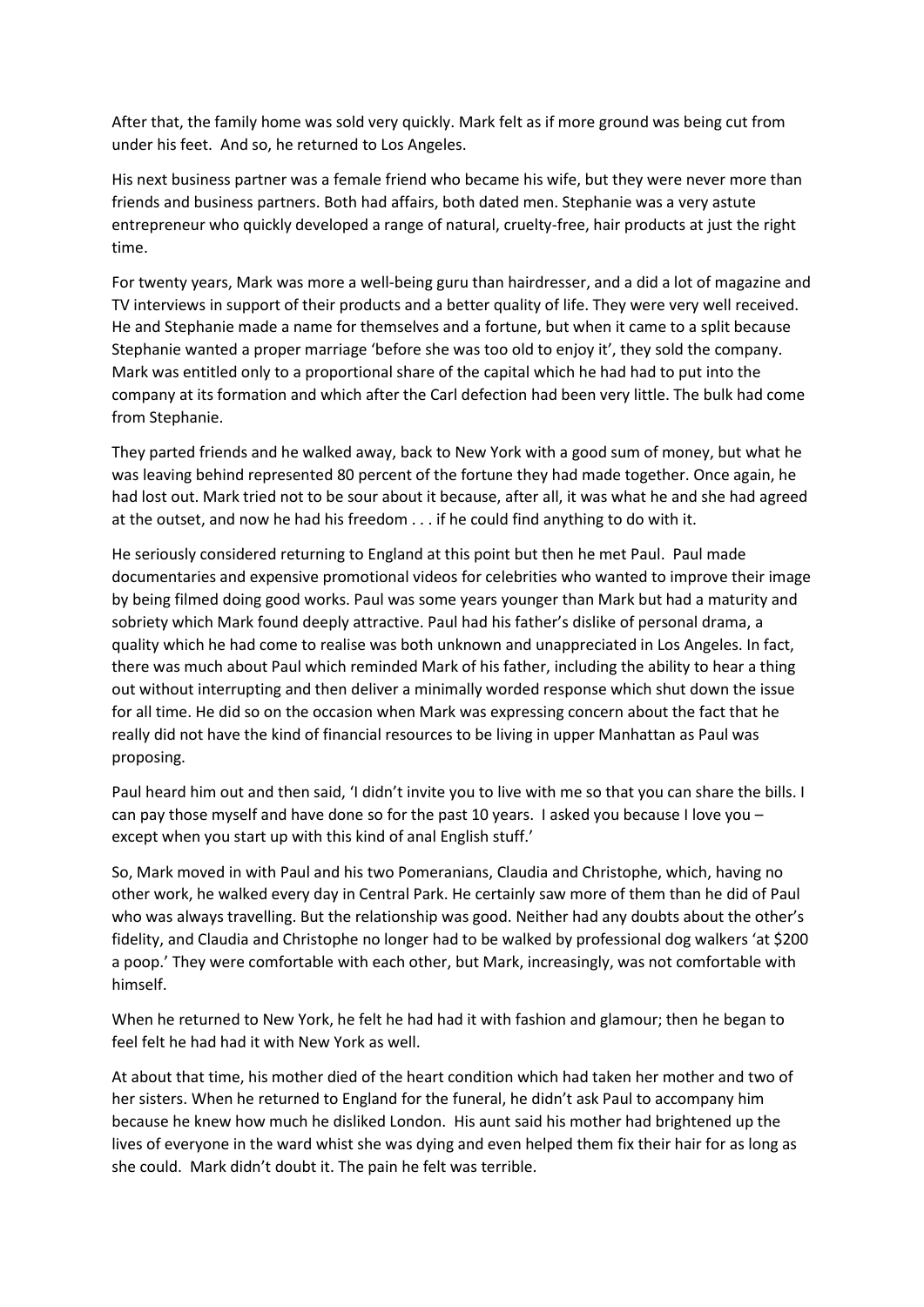'Why didn't you tell me sooner she was so ill?'

'She didn't want us to. She wanted us to be able to tell you she had had the op and it went fine – and if it didn't, then she'd be with your dad all the sooner, and you would understand perfectly what that meant to her. Win win! That was your mum, always. Even during the War, she turned air raids into an opportunity for a singsong in the shelter. I always thought she knew something different from the rest of us. Even as a small girl she would say things like 'Life's bigger than us, Carole. We got to stay on the right side of it.'

When he returned to New York, Paul said he had not really returned. Mark knew this was true, but he didn't know what to do about it.

It was Paul who suggested that he should go back 'and write it all out. Become a writer now rather than a hairdresser. You've done that now. Do something else. Write your memoirs or whatever. Do something. See if you can get to the bottom of this pain that you have always been on the run from.' He then said something that gave Mark a big clue: 'Perhaps it's part of an acknowledged part of yourself stifled by your staying loyal to things and people who have gone. Seems to me that a good childhood can be a bit of a curse. You're freer now your mum's gone.'

So, Mark rented a flat for 3 months in what once was the heart of Docklands and returned to those of his family and friends still living in Docklands. He did a lot of listening and was introduced as Uncle Mark from New York to a bewildering array of ethnically mixed babies and children. He was made very welcome but it was no longer a world he recognized or felt a part of.

That autumn, three years ago now, was when he first came to see me. Could I explain what he was doing? He had left a partner whom he loved, and who loved him to return to live amongst ghosts. Why? Had he got some kind of death wish? Professionally this was a challenge for me and one that has continued through the years by correspondence.

When Mark returned to the US for Christmas at the end of his 3 months in London, he was not at all sure how well he and Paul would pick up. Christophe had died whilst he was away, Claudia was looking very old and Paul had grown a big black beard. But it took returning to realise that something else about Paul had changed: he was quieter, more thoughtful and less impatient with Mark.

After he had been back some days and, unusually, had been pressed by Paul to recount in detail his experiences in London, Paul told Mark that he had missed his calming presence so much that he had done a bit of research and found old footage of the TV interviews and talks that Mark had given back in the Stephanie Years. He reported that it had 'blown him away. You have such a gift with people. You talk to them like you're really interested in them, and they open up like flowers in sunlight!'

'Well, it's not difficult. Mostly I am interested in them'

'We should make a documentary about Docklands in which you talk to the different generations there about their thoughts and expectations now. I've been working out the figures and we will go when Claudia pegs out. What do you say?

'You don't like London.'

'I don't like many of the places I work in, but then, it's the project which counts not the place. This project could work.'